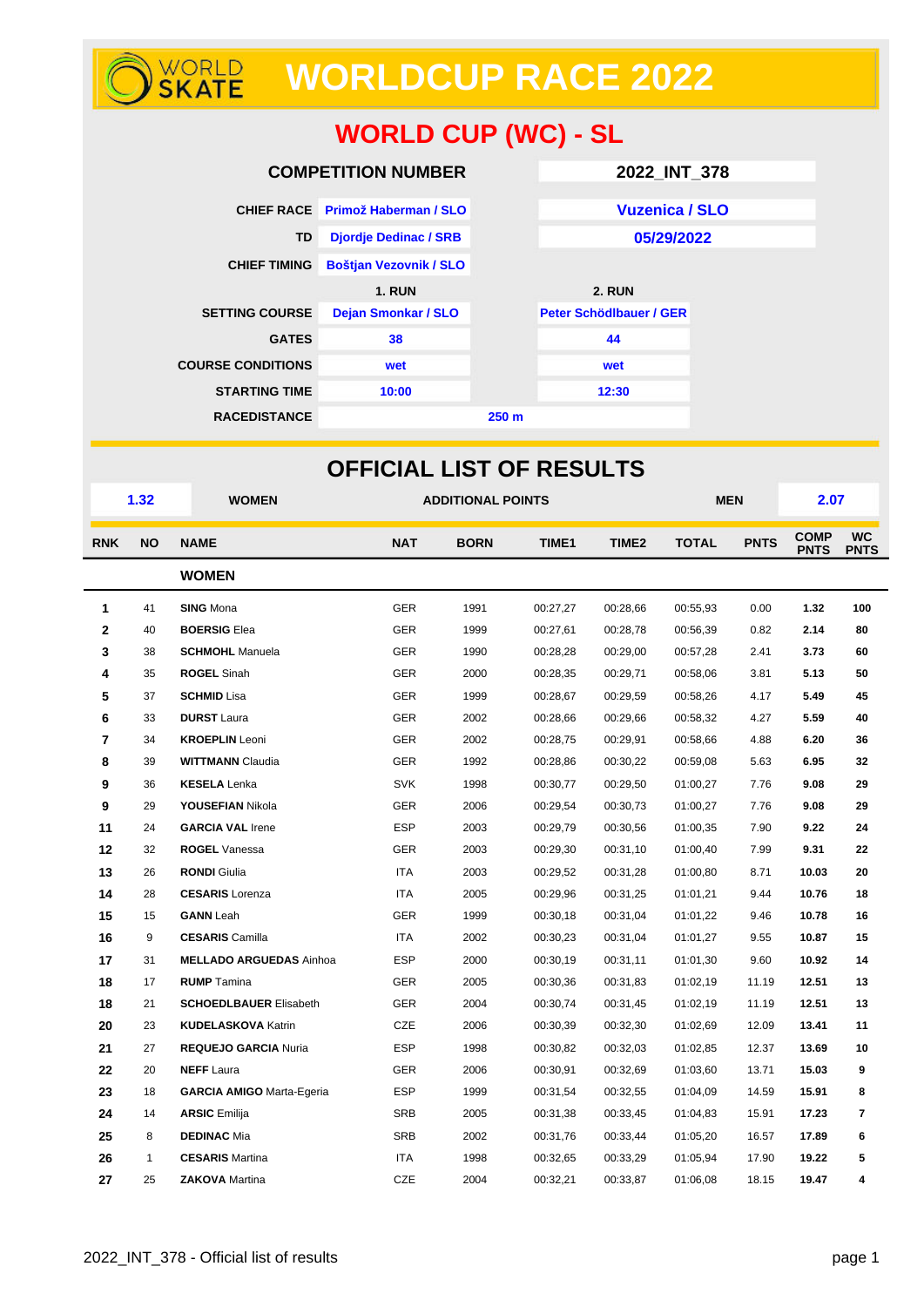| <b>OFFICIAL LIST OF RESULTS</b> |                |                                  |            |                          |                  |                   |              |             |                            |                          |
|---------------------------------|----------------|----------------------------------|------------|--------------------------|------------------|-------------------|--------------|-------------|----------------------------|--------------------------|
|                                 | 1.32           | <b>WOMEN</b>                     |            | <b>ADDITIONAL POINTS</b> | <b>MEN</b>       |                   | 2.07         |             |                            |                          |
| <b>RNK</b>                      | <b>NO</b>      | <b>NAME</b>                      | <b>NAT</b> | <b>BORN</b>              | <b>TIME1</b>     | TIME <sub>2</sub> | <b>TOTAL</b> | <b>PNTS</b> | <b>COMP</b><br><b>PNTS</b> | <b>WC</b><br><b>PNTS</b> |
| 28                              | 12             | <b>DEBICKA</b> Karolina          | <b>POL</b> | 2006                     | 00:32,49         | 00:33,62          | 01:06,11     | 18.20       | 19.52                      | 3                        |
| 29                              | 30             | <b>NOWAK Anna</b>                | <b>POL</b> | 1997                     | 00:32,73         | 00:34,42          | 01:07,15     | 20.06       | 21.38                      | $\mathbf{2}$             |
| 30                              | 4              | <b>TOMSIC Marta</b>              | CRO        | 2004                     | 00:32,66         | 00:35,66          | 01:08,32     | 22.15       | 23.47                      | 1                        |
| 31                              | 3              | <b>NOSKOVA</b> Michaela          | <b>CZE</b> | 2008                     | 00:33,87         | 00:35,55          | 01:09,42     | 24.12       | 25.44                      |                          |
| 32                              | $\overline{2}$ | <b>NEGRINELLI Elisa</b>          | <b>ITA</b> | 2009                     | 00:34,43         | 00:35,48          | 01:09,91     | 25.00       | 26.32                      |                          |
| 33                              | 11             | <b>STACHOWSKA Zuzanna</b>        | <b>POL</b> | 2007                     | 00:33,99         | 00:36,06          | 01:10,05     | 25.25       | 26.57                      |                          |
| 34                              | 10             | <b>GMUR Natasza</b>              | <b>POL</b> | 2005                     | 00:34,59         | 00:36,62          | 01:11,21     | 27.32       | 28.64                      |                          |
| 35                              | 13             | <b>MODROVA</b> Lenka             | CZE        | 2006                     | 00:35,05         | 00:37,31          | 01:12,36     | 29.38       | 30.70                      |                          |
| 36                              | 16             | <b>ZAWISZA Gabriela</b>          | <b>POL</b> | 2009                     | 00:35,30         | 00:37,77          | 01:13,07     | 30.65       | 31.97                      |                          |
| 37                              | 6              | <b>ZAKOVA Sarka</b>              | <b>CZE</b> | 2009                     | 00:36,58         | 00:36,95          | 01:13,53     | 31.47       | 32.79                      |                          |
| 38                              | 5              | <b>VRABCOVA Nela</b>             | CZE        | 2009                     | 00:38,34         | 00:40,50          | 01:18,84     | 40.96       | 42.28                      |                          |
|                                 |                | not in valuation                 |            |                          |                  |                   |              |             |                            |                          |
|                                 | $\overline{7}$ | <b>WILK Martyna</b>              | POL        | 2007                     | DNF <sub>2</sub> |                   |              |             |                            |                          |
|                                 | 19             | RODAWSKA Hanna                   | <b>POL</b> | 2006                     | DNF <sub>2</sub> |                   |              |             |                            |                          |
|                                 | 22             | <b>DRAPALOVA Elena</b>           | <b>CZE</b> | 2006                     | DNS <sub>1</sub> |                   |              |             |                            |                          |
|                                 |                | <b>MEN</b>                       |            |                          |                  |                   |              |             |                            |                          |
| $\mathbf{1}$                    | 100            | <b>SING Noah</b>                 | <b>GER</b> | 1995                     | 00:25,16         | 00:26,30          | 00:51,46     | 0.00        | 2.07                       | 100                      |
| 2                               | 101            | <b>BERTSCH Joerg</b>             | <b>GER</b> | 1992                     | 00:25,37         | 00:26,44          | 00:51,81     | 0.68        | 2.75                       | 80                       |
| 3                               | 98             | <b>ALAIZ CLERIGO David</b>       | <b>ESP</b> | 2000                     | 00:25,88         | 00:26,75          | 00:52,63     | 2.27        | 4.34                       | 60                       |
| 4                               | 92             | <b>LOEW</b> Maximilian           | <b>GER</b> | 2001                     | 00:26,39         | 00:27,01          | 00:53,40     | 3.77        | 5.84                       | 50                       |
| 5                               | 99             | <b>MENDEZ PEREZ Sergio</b>       | <b>ESP</b> | 1995                     | 00:25,97         | 00:27,69          | 00:53,66     | 4.28        | 6.35                       | 45                       |
| 6                               | 93             | <b>WAIBEL Moritz</b>             | <b>GER</b> | 2000                     | 00:26,85         | 00:27,06          | 00:53,91     | 4.76        | 6.83                       | 40                       |
| 7                               | 94             | <b>MORERA DOMINGUEZ Marc</b>     | <b>ESP</b> | 1999                     | 00:26,78         | 00:27,84          | 00:54,62     | 6.14        | 8.21                       | 36                       |
| 7                               | 89             | <b>SCHOEDLBAUER Maximilian</b>   | GER        | 2000                     | 00:26,95         | 00:27,67          | 00:54,62     | 6.14        | 8.21                       | 36                       |
| 9                               | 97             | MÖLLER Jan                       | CZE        | 1992                     | 00:26,38         | 00:28,56          | 00:54,94     | 6.76        | 8.83                       | 29                       |
| 10                              | 87             | <b>GOEKELER Luca</b>             | GER        | 2001                     | 00:27,23         | 00:27,74          | 00:54,97     | 6.82        | 8.89                       | 26                       |
| 11                              | 91             | <b>STIMPFLE Patrick</b>          | <b>GER</b> | 1980                     | 00:27,46         | 00:28,68          | 00:56,14     | 9.09        | 11.16                      | 24                       |
| 12                              | 95             | <b>ZVEJNIEKS Davis</b>           | LAT        | 1998                     | 00:27,66         | 00:28,93          | 00:56,59     | 9.97        | 12.04                      | 22                       |
| 13                              | 88             | <b>SCHREIBER Moritz</b>          | GER        | 2002                     | 00:27,68         | 00:29,18          | 00:56,86     | 10.49       | 12.56                      | 20                       |
| 14                              | 85             | <b>MRACNA</b> Tomas              | CZE        | 1994                     | 00:27,91         | 00:29,18          | 00:57,09     | 10.94       | 13.01                      | 18                       |
| 15                              | 80             | <b>SMALCS</b> Georgs             | LAT        | 2007                     | 00:28,27         | 00:29,40          | 00:57,67     | 12.07       | 14.14                      | 16                       |
| 16                              | 73             | <b>RONDI</b> Cristian            | ITA        | 2007                     | 00:28,46         | 00:29,50          | 00:57,96     | 12.63       | 14.70                      | 15                       |
| 17                              | 90             | <b>LIPTAK Simon</b>              | <b>SVK</b> | 2001                     | 00:28,57         | 00:29,82          | 00:58,39     | 13.47       | 15.54                      | 14                       |
| 18                              | 84             | <b>PE</b> Mattia                 | <b>ITA</b> | 2006                     | 00:28,63         | 00:29,77          | 00:58,40     | 13.49       | 15.56                      | 13                       |
| 19                              | 82             | <b>MELZI</b> Marco Mario         | ITA        | 1969                     | 00:28,59         | 00:30,11          | 00:58,70     | 14.07       | 16.14                      | 12                       |
| 20                              | 86             | <b>PROCHAZKA</b> Tomas           | CZE        | 1965                     | 00:28,96         | 00:30,01          | 00:58,97     | 14.59       | 16.66                      | 11                       |
| 21                              | 78             | <b>ZVEJNIEKS Jurgis</b>          | LAT        | 2005                     | 00:29,26         | 00:30,45          | 00:59,71     | 16.03       | 18.10                      | 10                       |
| 22                              | 83             | <b>RUMP</b> Jannis               | <b>GER</b> | 2002                     | 00:29,33         | 00:30,62          | 00:59,95     | 16.50       | 18.57                      | 9                        |
| 23                              | 81             | <b>MENENDEZ RODRIGUEZ Sergio</b> | <b>ESP</b> | 1997                     | 00:29,67         | 00:31,04          | 01:00,71     | 17.98       | 20.05                      | 8                        |
| 24                              | 74             | <b>ZALEWSKI Antoni</b>           | <b>POL</b> | 1992                     | 00:29,97         | 00:30,97          | 01:00,94     | 18.42       | 20.49                      | 7                        |
| 25                              | 59             | <b>FANCHINI</b> Antonio          | ITA        | 2007                     | 00:30,16         | 00:30,94          | 01:01,10     | 18.73       | 20.80                      | 6                        |
| 26                              | 70             | <b>ALLENS Rihards</b>            | LAT        | 2005                     | 00:30,94         | 00:31,39          | 01:02,33     | 21.12       | 23.19                      | 5                        |
| 27                              | 63             | <b>MATOUSEK</b> Tomas            | CZE        | 2006                     | 00:30,68         | 00:32,46          | 01:03,14     | 22.70       | 24.77                      | 4                        |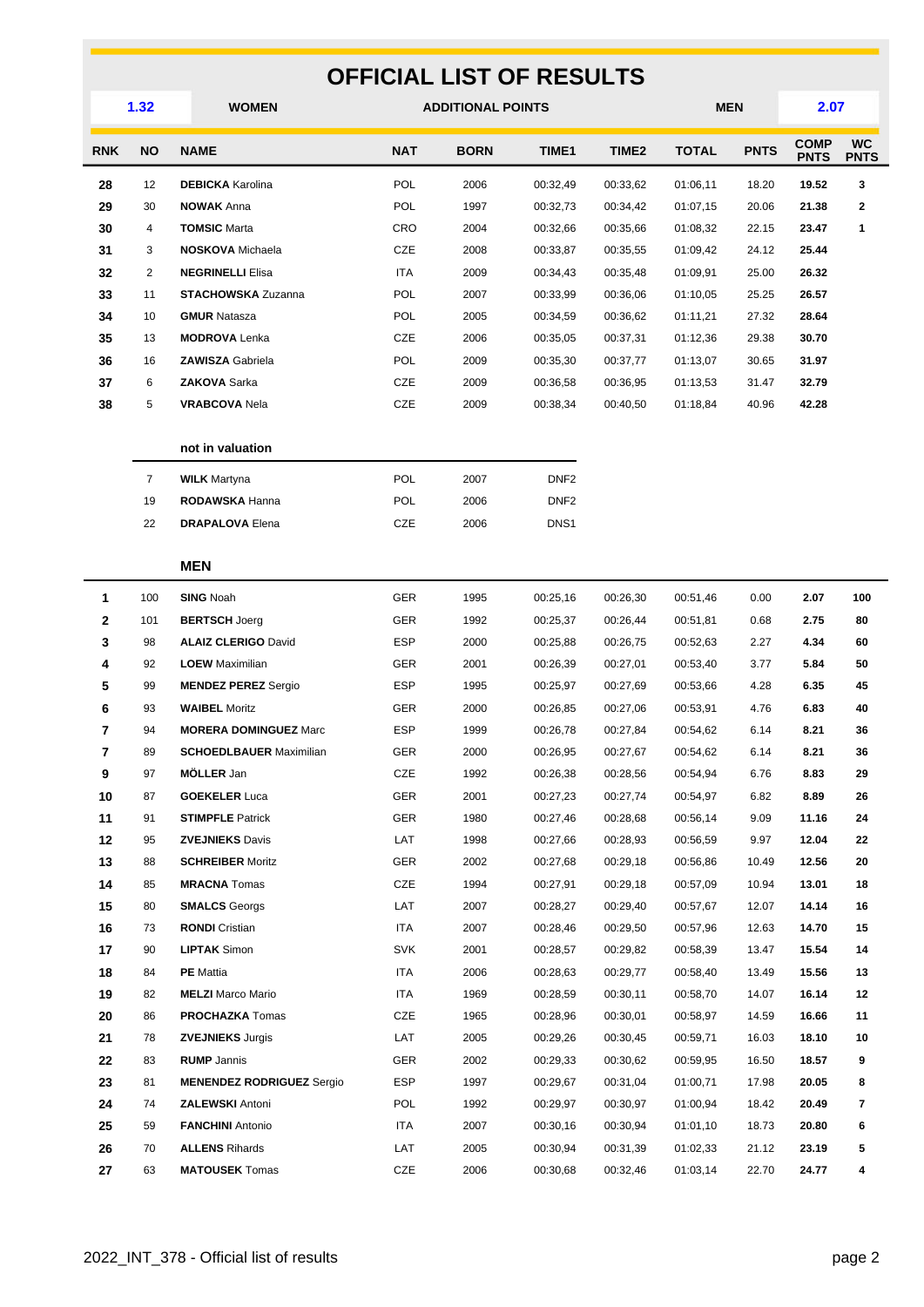### **OFFICIAL LIST OF RESULTS WOMEN ADDITIONAL POINTS MEN 1.32 2.07 RNK NO NAME NAT BORN TIME1 TIME2 TOTAL PNTS COMP COMP**<br>PNTS **WC PNTS** 65 **NEFF** Jonas GER 2006 00:30,95 00:32,44 01:03,39 23.18 **25.25 3** 76 **REHOR** Radek CZE 2003 00:30,96 00:32,55 01:03,51 23.42 **25.49 2** 62 **KULINSKI** Oliwier POL 2005 00:31,24 00:33,29 01:04,53 25.40 **27.47 1** 52 **MATOUSEK** Jakub CZE 2008 00:31,55 00:33,08 01:04,63 25.59 **27.66** 57 **SPEGELJ** Tine SLO 2007 00:31,30 00:33,37 01:04,67 25.67 **27.74** 71 **KAMECKI** Dariusz POL 2008 00:31,98 00:33,91 01:05,89 28.04 **30.11** 67 **RILLING** Collin GER 2005 00:31,61 00:34,49 01:06,10 28.45 **30.52** 96 **STYRYLSKI** Michal POL 1999 00:28,40 00:38,39 01:06,79 29.79 **31.86** 61 **PRZEBINDA** Bogdan POL 2008 00:32,02 00:34,79 01:06,81 29.83 **31.90** 69 **JANACEK** Artur SVK 2004 00:32,00 00:44,44 01:16,44 48.54 **50.61**

#### **not in valuation**

| 51 | <b>DELINCAK Jan</b>   | <b>SVK</b> | 2008 | DNQ <sub>2</sub> |
|----|-----------------------|------------|------|------------------|
| 53 | <b>SIMEK Jakub</b>    | <b>CZE</b> | 2006 | DNS <sub>1</sub> |
| 54 | <b>VEZOVNIK Lan</b>   | <b>SLO</b> | 2008 | DNF <sub>1</sub> |
| 55 | <b>ZAK Vlastimil</b>  | <b>CZE</b> | 1971 | DNQ <sub>2</sub> |
| 56 | <b>SMID Daniel</b>    | <b>SLO</b> | 2005 | DNS <sub>1</sub> |
| 58 | <b>LANZ Henry</b>     | <b>GER</b> | 2007 | DNQ <sub>2</sub> |
| 60 | <b>HABERMAN Leon</b>  | <b>SLO</b> | 2003 | DNF <sub>2</sub> |
| 64 | <b>SCHVARC</b> Martin | <b>SVK</b> | 2004 | DNQ <sub>2</sub> |
| 66 | <b>NOGA Marek</b>     | <b>SVK</b> | 1973 | DNQ <sub>2</sub> |
| 68 | <b>BUCKI</b> Mateusz  | <b>POL</b> | 2004 | DNQ <sub>2</sub> |
| 72 | <b>AMBROS Dusan</b>   | <b>SVK</b> | 1969 | DNQ <sub>2</sub> |
| 75 | <b>NOGA Matus</b>     | <b>SVK</b> | 2003 | DNQ <sub>2</sub> |
| 77 | <b>FIOROT David</b>   | <b>ITA</b> | 2003 | DSQ <sub>2</sub> |
| 79 | <b>SRNANEK Tomas</b>  | <b>SVK</b> | 2004 | DNF <sub>2</sub> |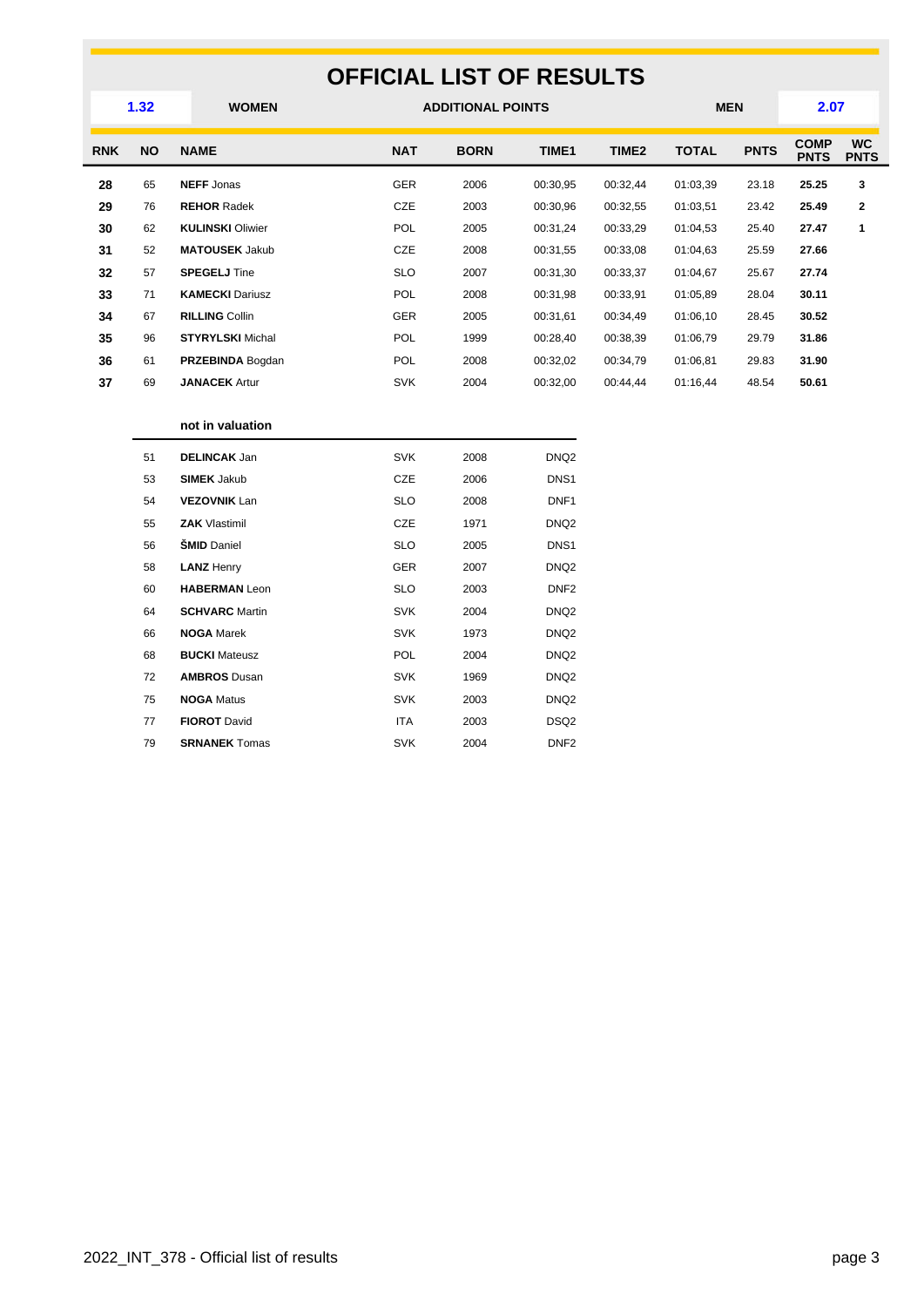### **ASSESS ADDITIONAL POINTS - WOMEN WOMEN ADDITIONAL POINTS MEN 1.32 2.07 RNK TIME CODE NAME NAT BORN RACEPNT LISTPNT BEST 5** 00:55,93 GER0181W SING Mona GER 1991 0.00 0.00 **0.00** 00:56,39 GER0126W BOERSIG Elea GER 1999 0.82 0.11 **0.11** 00:57,28 GER0005W SCHMOHL Manuela GER 1990 2.41 1.64 **1.64** 00:58,06 GER0360W ROGEL Sinah GER 2000 3.81 4.56 00:58,26 GER0200W SCHMID Lisa GER 1999 4.17 3.22 **3.22** 00:58,32 GER0590W DURST Laura GER 2002 4.27 6.48 00:58,66 GER0718W KROEPLIN Leoni GER 2002 4.88 6.00 00:59,08 GER0003W WITTMANN Claudia GER 1992 5.63 1.64 **1.64** 01:00,27 SVK0004W KESELA Lenka **SVK 1998 7.76** 3.43 01:00,27 GER0812W YOUSEFIAN Nikola GER 2006 7.76 8.72

**6.61**

**Calculation additional points: 6.61 : 5 = 1.32**